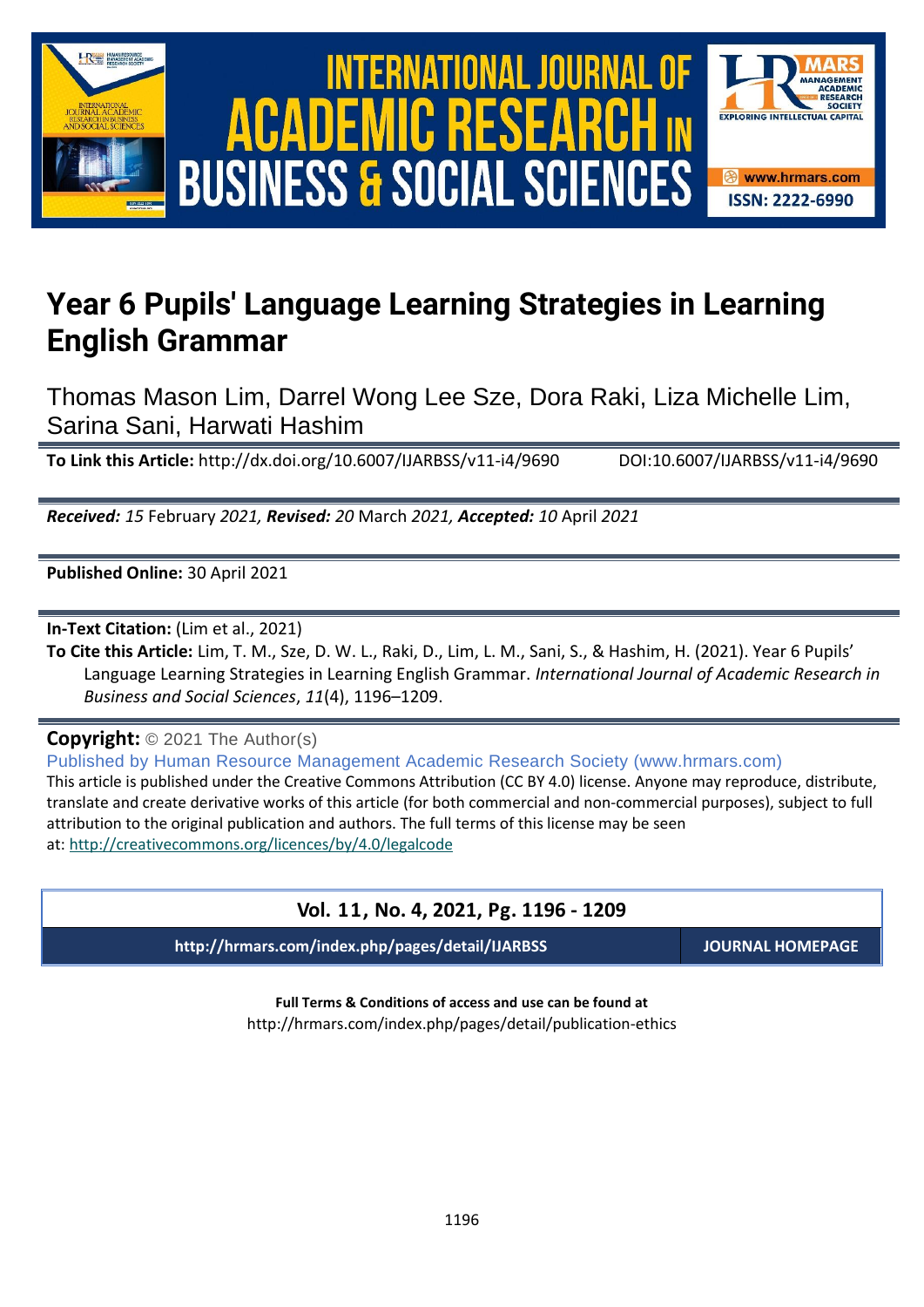

## **Year 6 Pupils' Language Learning Strategies in Learning English Grammar**

Thomas Mason Lim, Darrel Wong Lee Sze, Dora Raki, Liza Michelle Lim, Sarina Sani, Harwati Hashim Faculty of Education, Universiti Kebangsaan Malaysia Email: tommylim5353@yahoo.com

## **Abstract**

Language rules, otherwise known as grammar, play an important role in determining the accuracy of a message delivered verbally and non-verbally. Some learners gain new language easily while others may face difficulties. The different pace in their language acquisition may be attributed to the different learning strategies that they adopted. Past research has revealed how learners acquired their grammar knowledge, but little has been related to specific Language Learning Strategies (LLS). Thus, in this study, the Strategy Inventory for Language Learning (SILL) Version 7.0 by Oxford (1990) was utilized to identify, analyze, and explore the LLS commonly used by the learners in the Year 6 class of a primary school in Sarawak in learning English grammar. A survey consisting of 30 questions with a Likert scale of 1 to 5 was administered to 30 pupils who were selected through purposive sampling. The pupils were all living in suburban areas and that put them in a homogenous group. The data was obtained through in-class questionnaires and SPSS Version 25 was used to analyze the mean of each strategy. The results of the study uncovered that cognitive strategy is the most used LLS while memory strategy is the least used LLS by the Year 6 pupils of a primary school in Sarawak in learning English grammar.

**Keywords**: Language Learning Strategies (LLS), Grammar, Suburban Areas, Strategy Inventory for Language Learning (SILL)

## **Introduction**

Grammar is a crucial component in all language skills mainly reading, writing, speaking, and listening. To ensure meaningful sentences are well-conveyed, language rules or grammar has a paramount role in determining the accuracy of a message delivered verbally and nonverbally. In English language learning, some learners acquire more rapidly and effectively depending on the differences of individuals, while others may need to battle and gain moderate headway (Vance, 1999). One of the elements crediting to the individual differences is the ways and strategies of learning. Oxford (1990) defines these strategies as the actions implemented purposely by the learners to ensure the process of learning is smoother, simpler, more fun elements, more learner-centered, more impactful, and more applicable to the real world. On top of that, Rubin (1975) also agrees that learning strategies do assist learners in some ways to make English learning occur effectively. Language Learning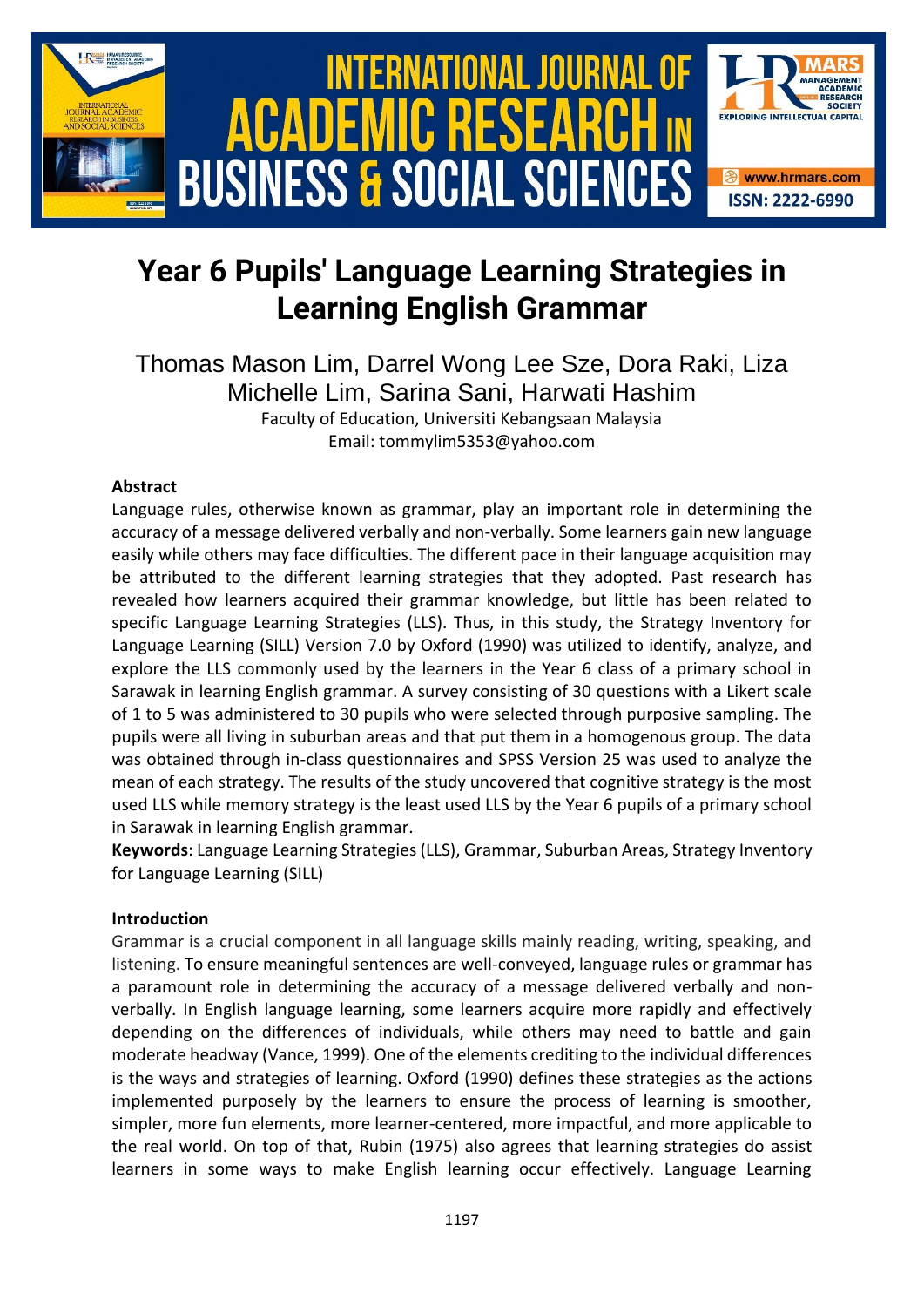**Vol. 1 1 , No. 4, 2021, E-ISSN: 2222-6990 © 2021 HRMARS**

Strategies (LLS) has been widely recognized as an extremely powerful learning tool since the 19<sup>th</sup> century (O'Malley & Chamot, 1990).

In the past ESL teaching and learning process in the classroom, grammar components were often acquired through memorizing the concepts, repetitive drilling, consistent writing practices and even using pictures as stimulus to ensure learners were on the right track of the grammatical items that they were learning. In addition, Wright (2011) asserted through construction, learners tend to understand better about the significance of words. Hence, they manage to apply certain words as well as word classes in a correct and relevant manner when communication occurs in speech or writing. Taylor (2020) asserted drilling is an effective learning of grammar as the first practice stage for learners as it provides an extremely controlled practice of using the target language. A research done by Bezuglova, Ilyasova and Beisembayeva (2019) stated that an inductive approach to English grammar teaching which comprises the processes of noticing, understanding, forming, and using can help learners to bring their knowledge and show how it can be applied in the classroom.

With the purpose of developing effective grammar learning, the learners need to recognize which strategies are the most effective for them. Therefore, to ensure successful learning, the language learning strategies can be properly discovered as there are various strategies, methods, and approaches to work with the brain autonomy in building chains of grammatical components among the learners. Basically, a strategy of learning is about how one organizes and applies a certain set of skills to adopt and adapt the content or complete other tasks in a more effective and efficient manner despite not being in educational settings (Schumaker & Deshler, 1992). To be precise, Oxford (1990) classified the theory into two strategies, whereby the first is direct strategies and latter indirect strategies. These strategies comprise of cognitive, metacognitive, memory, compensation, affective, and social learning strategies. The Oxford (1990) strategies can be effectively adopted by rather than adopting one particular strategy (O'Malley et al., 1985). Oxford's taxonomy of language learning strategies (LLS) is indicated below in Table 1.

| <b>Classes of Language Learning</b><br><b>Strategies</b> | <b>Categories of Language</b><br><b>Learning Strategies</b> | <b>Types of Learning Strategies</b>                                                                                                      |  |  |
|----------------------------------------------------------|-------------------------------------------------------------|------------------------------------------------------------------------------------------------------------------------------------------|--|--|
|                                                          | Memory                                                      | creating linkages mentally<br>٠<br>relating grammar components to sounds and visuals<br>revising the grammatical items<br>taking actions |  |  |
| <b>Direct strategies</b>                                 | Cognitive                                                   | regular grammar practice<br>obtaining and redirecting messages<br>probing and reasoning<br>writing notes, summary and doing highlights   |  |  |
|                                                          | Compensation                                                | giving answer without adequate hints<br>problem solving                                                                                  |  |  |
|                                                          | Metacognitive                                               | centralize the learning<br>٠<br>finding and solving problems collaboratively<br>self-evaluated learning<br>٠                             |  |  |
| <b>Indirect strategies</b>                               | Social                                                      | posing questions<br>٠<br>collaborating with others<br>empathizing with others                                                            |  |  |
|                                                          | Affective                                                   | decreasing anxiety<br>٠<br>self-managing personality factors<br>self-assessment on personal emotion and feeling                          |  |  |

Table 1: Summary of Language Learning Strategies in Grammar Acquisition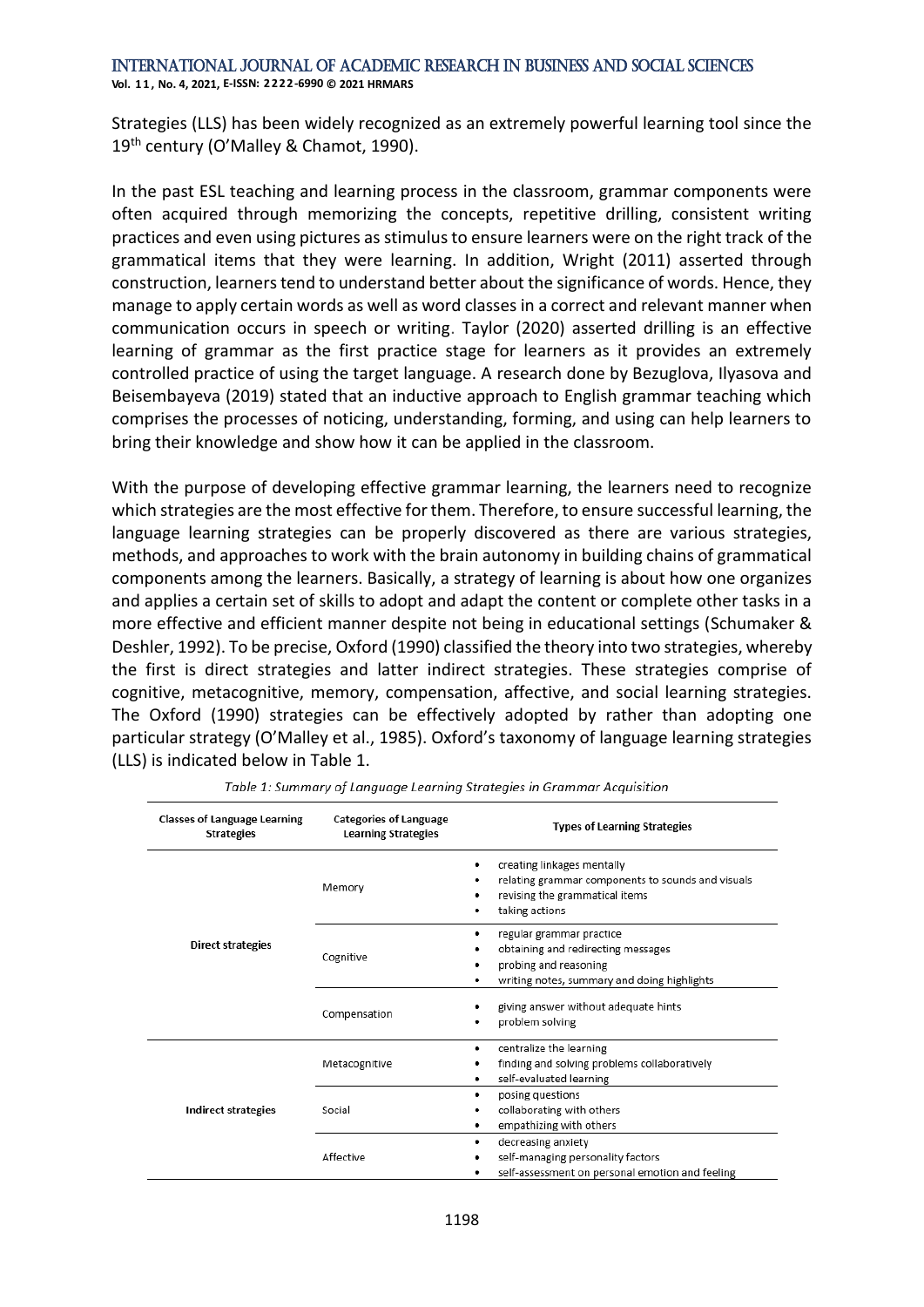**Vol. 1 1 , No. 4, 2021, E-ISSN: 2222-6990 © 2021 HRMARS**

Undeniably, language learning strategies (LLS) have been always significant in facilitating the learners to learn independently and an aspect of induction for the educators in their teaching and learning process. Thus, in this research, the Strategy Inventory for Language Learning Version 7.0 by Oxford (1990) was utilized to identify, analyze, and explore the LLS commonly used by the learners in the Year 6 class of a primary school in Sarawak in learning English grammar.

English Language plays a significant role globally as it is a language of trade, economy and also communication. In order to achieve good proficiency of the language, having a good foundation of grammar is among the essential elements to combine all the word classes in correct tenses and structures to form meaningful sentences. Ellis (2006) asserted that grammar learning is able to effectively complete learners with a solid foundation which aids them in building new knowledge to make use of the language well. Even though to some extent, some researchers might insist that vocabulary is a more impactful factor in learning a language. However, communication is meant to be broken down if accuracy is not magnified in the language despite a learner is rich with vocabulary. Information can be misinterpreted in written and oral communication due to the poor use of grammar (Petrova, 2017).

Additionally, learners with poor use of grammar will also face challenges in expressing themselves in spoken English. Crystal (2012) asserted that the learners' awareness towards the functions of grammar is proportional to the monitoring level of the meaning and effectiveness in using the language. Learners who do not know the ways in using grammar, face a high chance of possibility that they might gradually be demotivated in learning English. Generally, the lack of repertoire in English has developed a decline in interests among learners in acquiring English as a communicative language. This is contributed by the challenges and difficulties they face in learning the rules of language. Consequently, most second language or foreign language learners are not interested in learning English and despite their presence in the class, their motivation and eagerness in learning English appropriately is extremely low. Therefore, learning English grammar must inculcate several learning strategies to cater the learners' needs which may remotivate and stir their interests in learning the language again.

On top of that, learners who often struggle in learning the language are believed to face difficulties which they themselves are unaware of. They might overlook the useful hints and sources which they can adapt and adopt to improve their learning of the language. There are several strategies that are recommended for learners when they are learning English. These include the strategies from the aspect of cognitive, memory, compensation, metacognitive, affective, and social. Learners need to look for the most appropriate strategies that could help them in learning the language. Appropriate learning strategies of grammar would impact the learning positively. Hence, in this research, the application of language learning strategies (LLS) by the Year 6 pupils of a primary school in Sarawak was investigated. The researchers hope the findings of this study can assist the weaker learners to adopt the language learning strategies (LLS) practiced by the Year 6 pupils to improve their learning as a preparation for them to sit for the UPSR public examination.

## **Research Objectives**

• To identify the most used language learning strategy among the Year 6 pupils of a primary school in Sarawak in learning English grammar.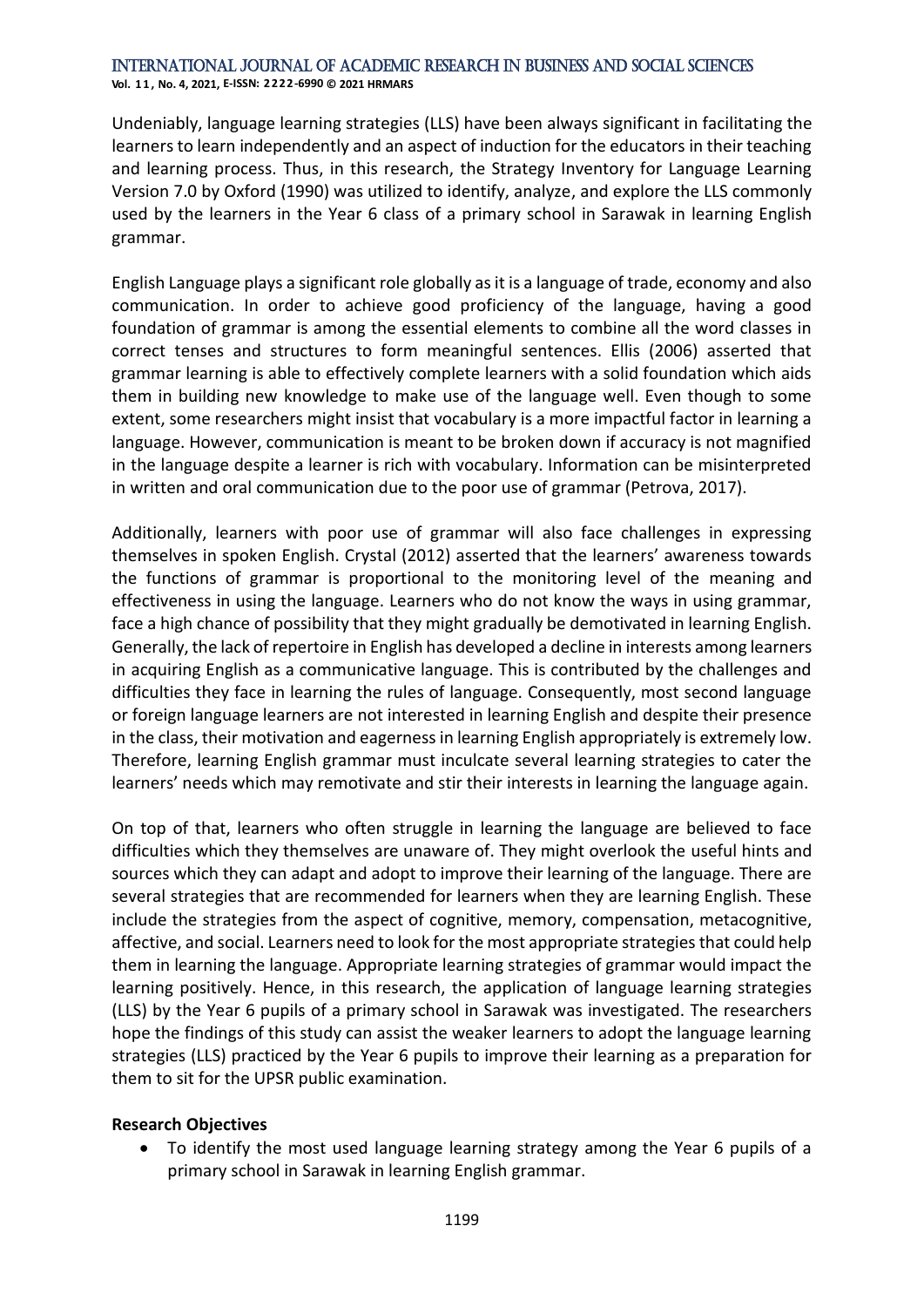• To identify the least used language learning strategy among the Year 6 pupils of a primary school in Sarawak in learning English grammar.

#### **Research Questions**

- What is the most used language learning strategy among the Year 6 pupils of a primary school in Sarawak in learning English grammar?
- What is the least used language learning strategy among the Year 6 pupils of a primary school in Sarawak in learning English grammar?

#### **Literature Review**

#### **English language Grammar**

Since the beginning of time, English has always been an important subject in the education system in Malaysia. The language is taught in schools, be it national, national-type, or international schools. In Malaysia, English is perceived as one of the most important languages. Thus, this makes English the second language in Malaysia, after the Malay language which is the national language of the country. English is taught as a second language (ESL) since kindergarten till secondary school. With an average of only 5 hours of learning the language weekly, English is still a challenge to many learners, regardless of age and gender. To those who do not use the language outside of the classroom, the challenge is even bigger due to lack of practice. To make the situation worse, the English curriculum is constantly changing in accordance with the different needs and demands, thus making it hard for learners to adapt quickly (Rahman, Sazali & Veloo, 2019). It is safe to say that due to this, the level of proficiency among learners is still at a worrying level. Research conducted before had pointed out that learners face difficulties in being proficient in the language because of their lack of knowledge of the linguistic system, otherwise known as the grammar rules (Salleh, Biase & Ramlan, 2020). Learners are not able to recognize and produce the words correctly, and therefore, their proficiency levels are relatively low.

Realizing the situation, the Ministry of Education of Malaysia has worked with various stakeholders in the education system to help combat this dire situation. Drastic measures such as the implementation of the Common European Framework of Reference (CEFR) was carried out to revamp the education system so that the learners can improve their level of proficiency to be at that of foreign countries (Yasin & Yamat, 2021). With the implementation of the CEFR, positive results can be seen as learners are now given a clearer guideline and goal to achieve based on the different bands in the framework. However, the issue of imposing the foreign curriculum without considering the local contexts was brought to light. Such an issue has dampened the effort to help improve the learners' language proficiency. This clearly shows that the education system in Malaysia is facing endless struggles in improving learners' grammar abilities. Xianzhi (2020) argued that grammar is not only found to be boring, but it has also fallen in disfavor from learners due to its rules which are more often than not, difficult, and tedious to remember.

Learners should understand that grammar is the basis of the language. Without proper command, users of the language will find difficulties in both verbal and written communication. While studying a language, vocabulary alone cannot help to account for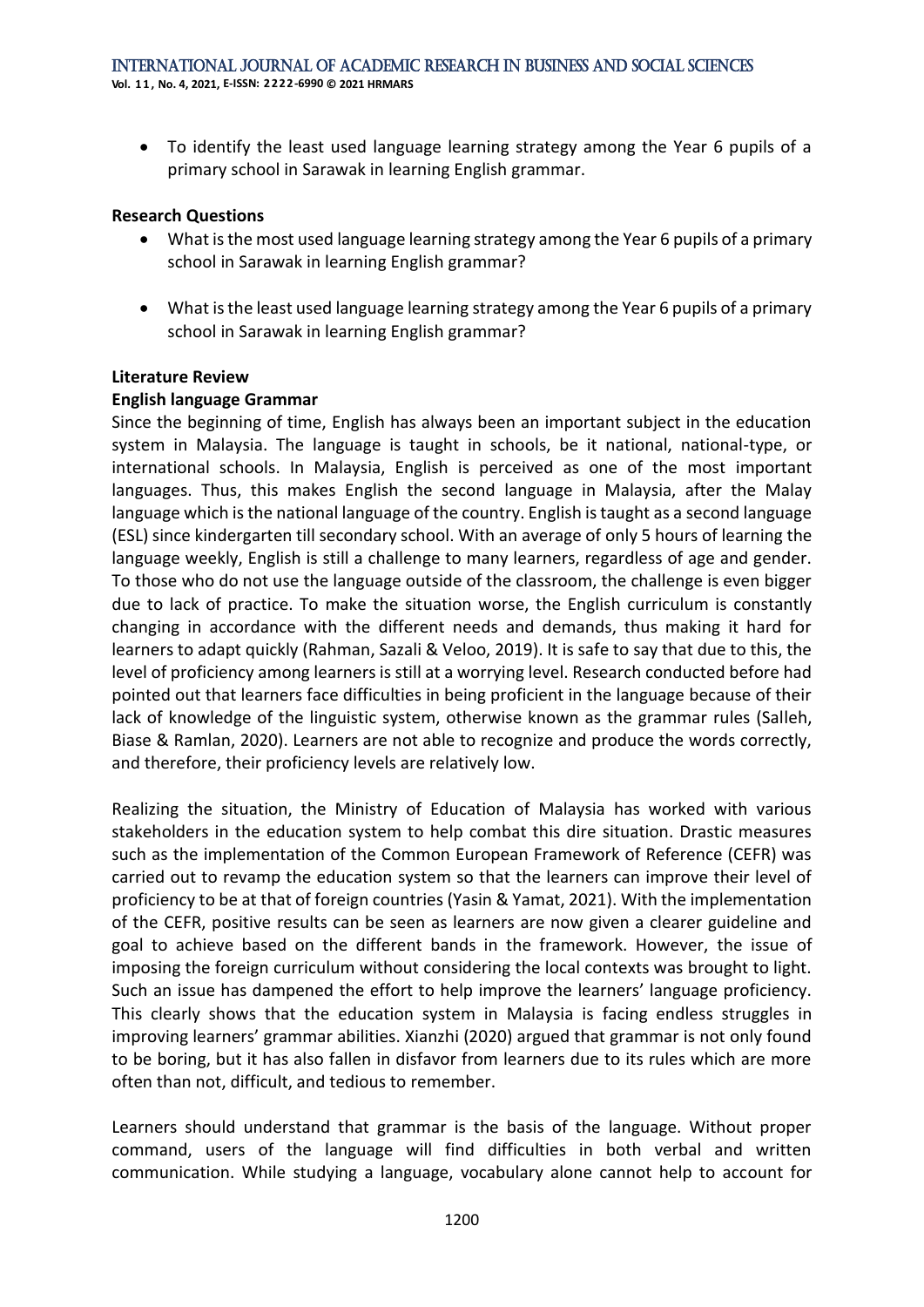**Vol. 1 1 , No. 4, 2021, E-ISSN: 2222-6990 © 2021 HRMARS**

communicative success (Chai et al., 2020). Grammar needs to be incorporated in one way or another. Grammar is in fact the key to knowing a language as it is the system that helps to accommodate real communicative use of the English language. It is also worth noting that English language grammar has several different kinds, and this is the reason why learning it is often difficult among learners. For the purpose of this study, grammar knowledge is referred to as the basic rules used in daily communication, both recognition and production. In addition, grammar rules are also referred to as the main construct in this research, in which the research participants will focus on while answering the questionnaire questions given.

## **Language Learning Strategies (LLS)**

As everybody is born different, it is only right that everything we do is not necessarily the same as others. It is almost, if not totally, impossible to be exactly the same as another person. This is also the same when it comes to language learning. The rate or speed someone learns the language depends on various aspects such as environment, understanding, and level of motivation (Amir, 2018). A clear example would be the learning of the English language. A native speaker who has been using the language at home since young would have no problem in articulating the words. As asserted by Griffiths and Soruç (2020), this is the opposite for non-native speakers due to the absence of an English-speaking environment when they were growing up. Due to this, the amount of knowledge in the language is clearly different individually. This is also the reason why there are different language learning strategies which are commonly practiced.

The number of research done on language learning strategies (LLS) has increased exponentially over the years, especially on how learners process and handle new information. LLS can be viewed from different angles and according to Teng and Zhang (2019), attitude, motivation, age, sex, learning styles, and capabilities are all main factors which affect every person's LLS. Oxford (1990) categorized language learning strategies into two different types; mainly direct strategies and indirect strategies. Direct strategies comprise of memory strategy, cognitive strategy, and compensation strategy. Meanwhile, indirect strategies include metacognitive strategy, affective strategy, and social strategy. Direct strategies involve the specific use of language while indirect strategies do not involve using the language (Oxford 1990).

As mentioned earlier, LLS is influenced by different factors, depending on the respective individuals. Rubin (1975) asserted that good language learners are willing to learn and are accurate in guessing. In addition to that, they are also able to communicate well with others and learn from the communication. They are also willing to make mistakes through practice and every opportunity which comes upon them will be taken advantage of to learn and improve. However, this is not the case for all learners. Learners learn differently based on their own learning styles and strategies. It is imperative for teachers everywhere to be aware of this and understand that there is no one learning strategy that is suitable for all types of learners. It is also highly recommended for teachers to help path the way for learners to seek and discover the best language learning strategy for their learners.

## **Strategy Inventory for Language Learning (SILL)**

In 1990, Rebecca Oxford developed the Strategy Inventory for Language Learning (SILL). It was developed to assess the frequency of learning strategies used by learners. SILL consists of a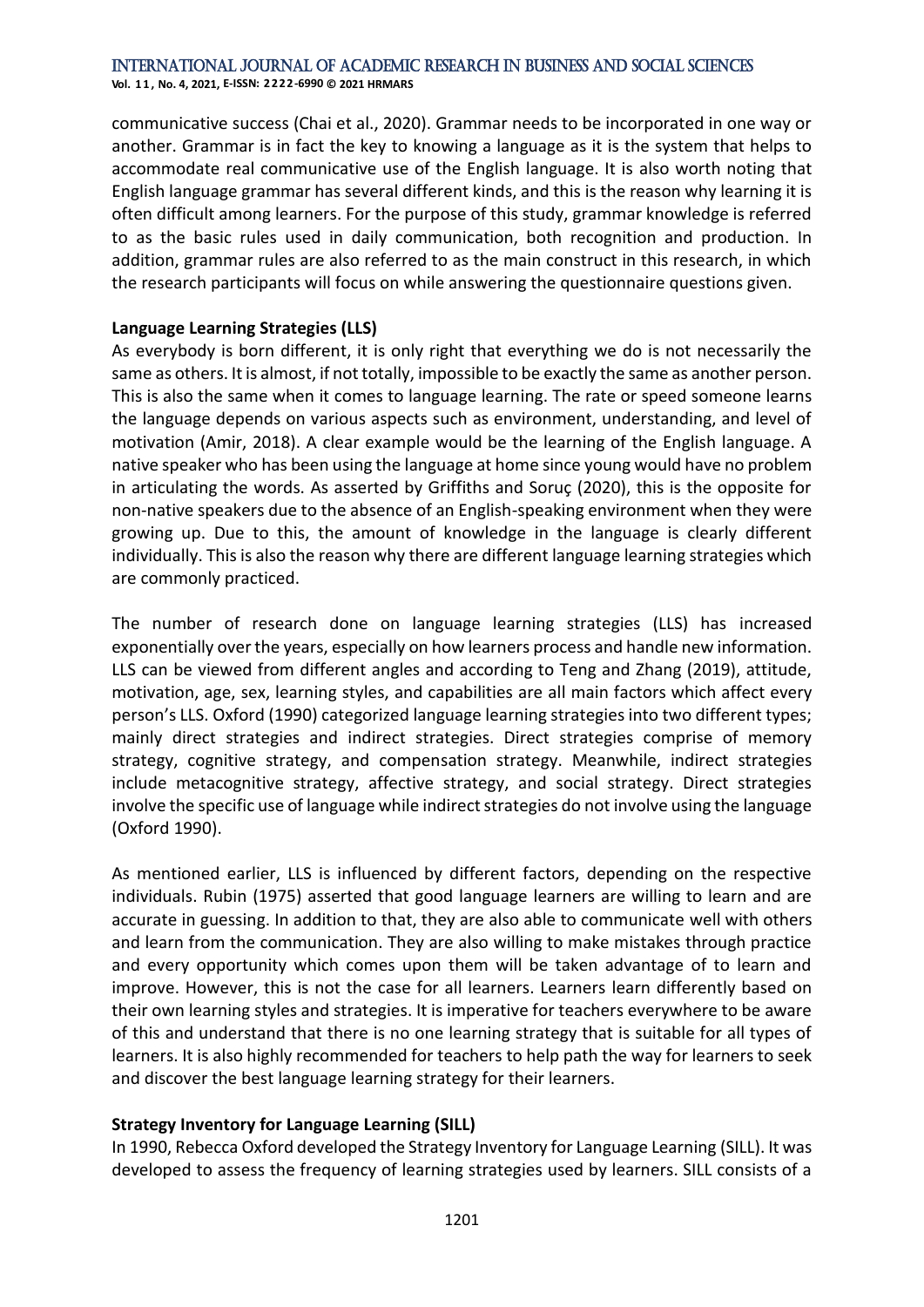**Vol. 1 1 , No. 4, 2021, E-ISSN: 2222-6990 © 2021 HRMARS**

five-point Likert-scale questionnaire. In the questionnaire, there are fifty questions which cover the six types of learning strategies, mainly the memory strategy, cognitive strategy, compensation strategy, metacognitive strategy, affective strategy, and social strategy. Usually, researchers would assign a score to each of the Likert scale items (1 to 5). Therefore, the common range of the scores in the SILL is between 50 to 250. A higher score indicates higher level of efficiency in language learning and vice versa. SILL is deemed highly reliable due to its Cronbach alpha which is above 0.90.

#### **Methodology**

#### **Research Design**

The objective of this research is to classify the most widely and least used LLS in uptown areas among Year 6 students. A computational analysis design for data collection was introduced. In order to gather findings, a survey study consisting of 30 questions of Likert scale was used. Survey analysis was used to obtain information within a broad group from a single survey. The research utilized Oxford's (1990) edition 7.0 Strategy Inventory for Language Learning (SILL), which is the most reliable tools to identify language learning strategies (LLS).

#### **Research Instrument**

The research utilized Strategy Inventory for Language Learning (SILL) version 7.0 to gather information on desire objectives. SILL is a survey tool constructed by Oxford (1990). Lee (2010) stated that SILL is a highly comprehensive and thorough tool to investigate learning strategy among the learners. This is further advocated by Habók and Magyar (2018) where they mentioned that this instrument is a suitable taxonomy to be used taxonomy in assessing the strategy used by ESL/EFL learners. This version used 5 Likert-scale (1,2,3,4,5) for learners to answer the questions. The students evaluated themselves using this instrument and reflect on the extent at which they use various language strategies. The questionnaire consists of 30 questions which are divided into 6 parts:

| Table 2: Description for each part of the questionnaire. |                              |  |  |  |
|----------------------------------------------------------|------------------------------|--|--|--|
| Part                                                     | <b>Description</b>           |  |  |  |
| Part A: Question 1-5                                     | <b>Memory Strategy</b>       |  |  |  |
| Part B: Question 6-10                                    | Cognitive Strategy           |  |  |  |
| Part C: Question 11-15                                   | <b>Compensation Strategy</b> |  |  |  |
| Part D: Question 16-20                                   | Metacognitive Strategy       |  |  |  |
| Part E: Question 21-25                                   | Affective Strategy           |  |  |  |
| Part F: Question 26-30                                   | Social Strategy              |  |  |  |

The survey comprises 30 questions which were split into six segments:

All the statements were rated on a Likert scale of 1-5, to indicate the degree of which the participants agree or disagree to any statements based on their experience on the LLS. Each number of the Likert scale was defined as follows: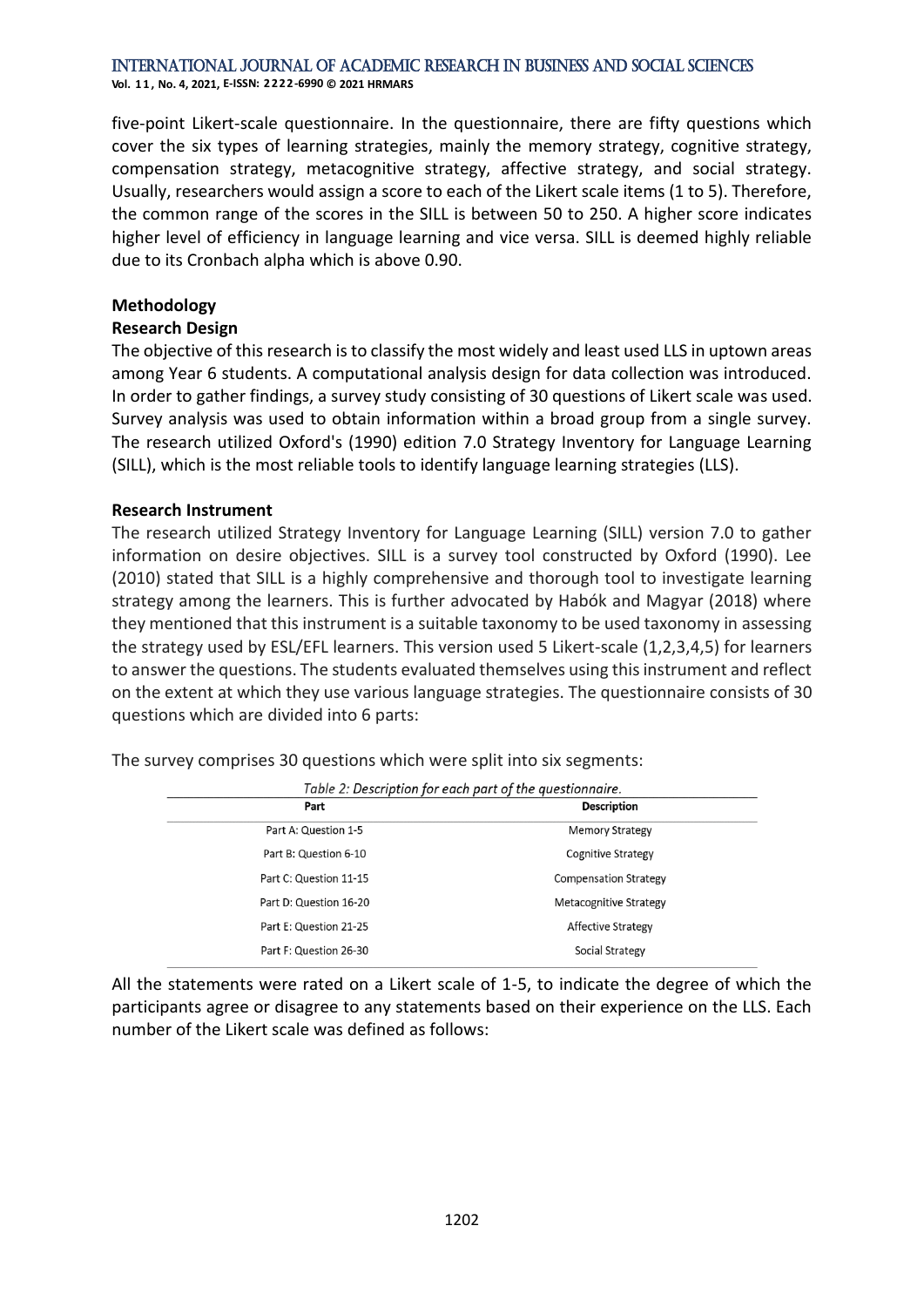**Vol. 1 1 , No. 4, 2021, E-ISSN: 2222-6990 © 2021 HRMARS**

| Table 3: Likert scale description for each Language Learning Strategy statement<br>Scale |  |
|------------------------------------------------------------------------------------------|--|
| <b>Description</b>                                                                       |  |
| Never or almost never true of me                                                         |  |
| Usually not true of me                                                                   |  |
| Somewhat true of me                                                                      |  |
| Usually true of me                                                                       |  |
| Always or almost always true of me                                                       |  |
|                                                                                          |  |

#### **Research Samples**

The researchers employed purposive sampling to conduct the study. Apart from that, the learners were all living in suburban areas and that put them in a homogenous group. With these samples, the data will have good reliability due to its characteristics. In order to classify the linguistic learning techniques used in uptown regions, the study is composed of thirty students.

#### **Data Collection Method**

The research was conducted using quantitative investigation and the results was in quantitative data. The data was obtained by means of the in-class questionnaire. The questionnaire was circulated by the researchers during the English language period. The data was gathered directly after the participants have responded to the questionnaire.

#### **Data Analysis Method**

A descriptive study was carried out for the results of the most and least used language learning strategy by the uptown students. In order to facilitate the aim of the analysis, the mean score of each strategy was evaluated. The researchers obtained a database using SPSS Version 25 to analyze the mean of each strategy.

## **Findings**

## **Research Question 1**

## *What is the most used language learning strategy among the Year 6 pupils of a primary school in Sarawak in learning English grammar?*

The mean for each of the six language learning methods is shown in Table 4. The most common strategy used by language learners in the suburban area, according to the survey questionnaire results, is cognitive strategy, with a mean score of 3.446. It is believed that due to the practicality of the strategy, this strategy has been ranked as the most used language learning strategy. Corresponding to the table, the language learning strategy often employed by the students begins with cognitive, social, compensation, metacognitive, affective, and in the last ranking is the memory strategy. Cognitive techniques were assessed as the most common strategies among the students because they are adolescent learners who are able to process knowledge thoroughly, transmit, and relate knowledge to additional contexts, improved and well-preserved learning.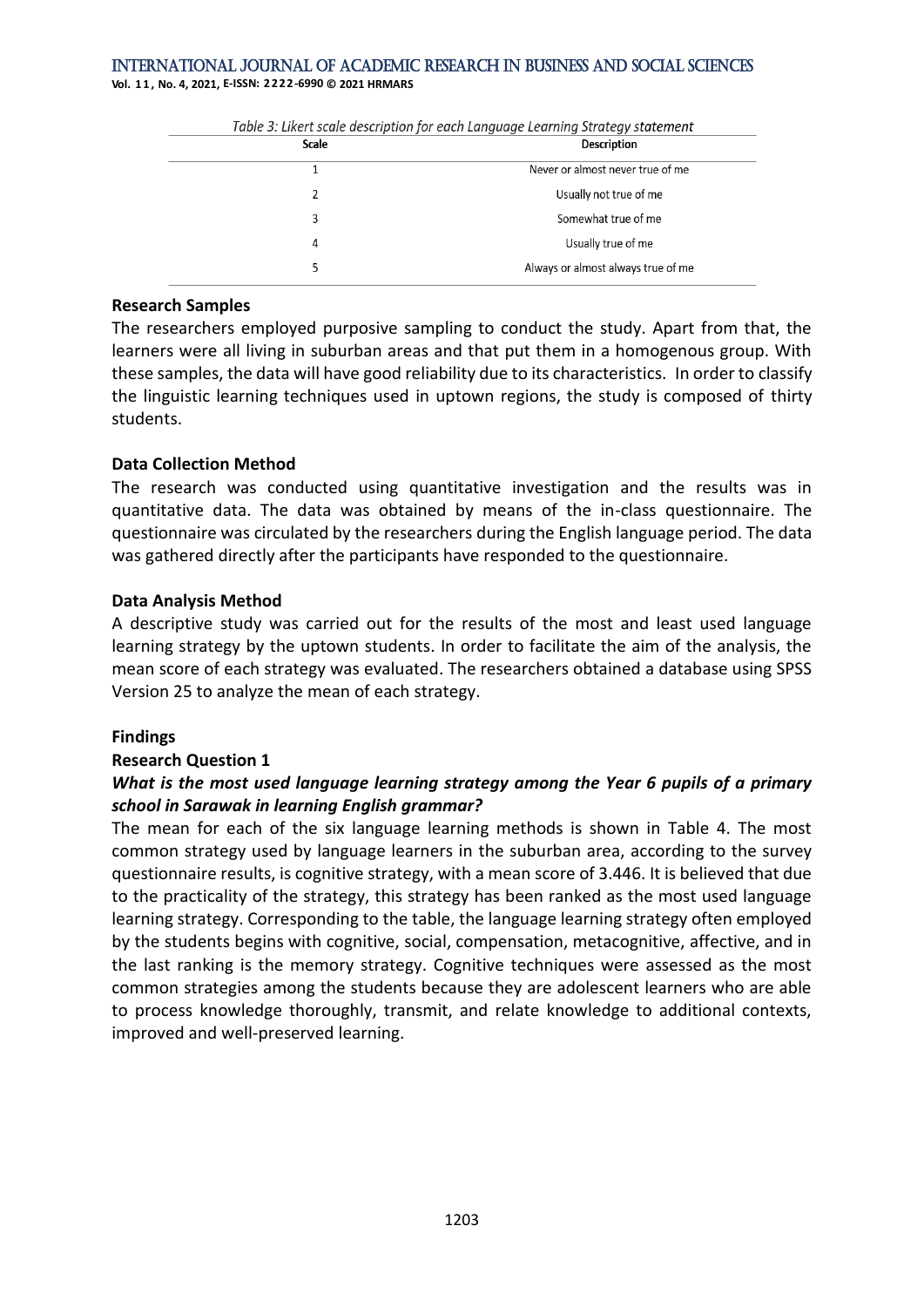**Vol. 1 1 , No. 4, 2021, E-ISSN: 2222-6990 © 2021 HRMARS**

| Table 4: Language Learning Strategy with mean score |                              |       |  |  |  |
|-----------------------------------------------------|------------------------------|-------|--|--|--|
| No.                                                 | Learning Language Strategies | Mean  |  |  |  |
| 1                                                   | Memory                       | 2.774 |  |  |  |
| 2                                                   | Cognitive                    | 3.446 |  |  |  |
| 3                                                   | Compensation                 | 3.386 |  |  |  |
| 4                                                   | Metacognitive                | 3.354 |  |  |  |
| 5                                                   | Affective                    | 2.908 |  |  |  |
| 6                                                   | Social                       | 3.392 |  |  |  |

Table 5 indicates the mean score for each question in the cognitive strategy section which ranked as the most popular strategy employed by the students. The cognitive survey questionnaire includes the following questions: (1) I say or write new English words many times, (2) I try to communicate like native English speakers, (3) I practice the sounds of English, (4) I use the English words I know in various contexts, and (5) I watch English Language TV shows or go to movies spoken in English. Each query received a mean score of 3.20, 3.93, 3.50, 2.97, and 3.63. According to the findings, students in this suburban area used cognitive strategy as their language learning strategy in language acquisition. Table 5 indicates the mean for each particular approach that the students chose.

| Language Learning Strategies |    | <b>Specific Strategies</b>                                                                | Mean  |  |
|------------------------------|----|-------------------------------------------------------------------------------------------|-------|--|
| Cognitive                    | 1. | I say or write new English words several times.                                           | 3.20  |  |
|                              | 2. | I try to talk like native English speakers.                                               | 3.93  |  |
|                              | 3. | practise the sound of English.                                                            | 3.50  |  |
|                              | 4. | I use the English words I know in different ways.                                         | 2.97  |  |
|                              | 5. | I watch English language TV shows spoken in English or go to movies<br>spoken in English. | 3.63  |  |
|                              |    | Total mean:                                                                               | 3.446 |  |

Table 5: Mean score for cognitive strategy

#### **Research Question 2**

## *What is the least used language learning strategy among the Year 6 pupils of a primary school in Sarawak in learning English grammar?*

Table 6 shows the mean scores of the use of memory strategy by language learners in the suburban area. The results revealed that memory strategy is the least used strategy. Specific learning strategies used in memory strategy are (1) I use new English words so I can remember them, which scores a mean of 2.20; (2) I connect the sound of a new English word and an image or picture of the word to help remember the word, with a mean of 3.07; (3) I remember a new English word by making a mental picture of a situation in which the word might be used, scoring a mean of 3.20; (4) I use rhymes to remember new English words, and (5) I use flashcards to remember new English words, which scored a mean of 2.57 and 2.83 respectively.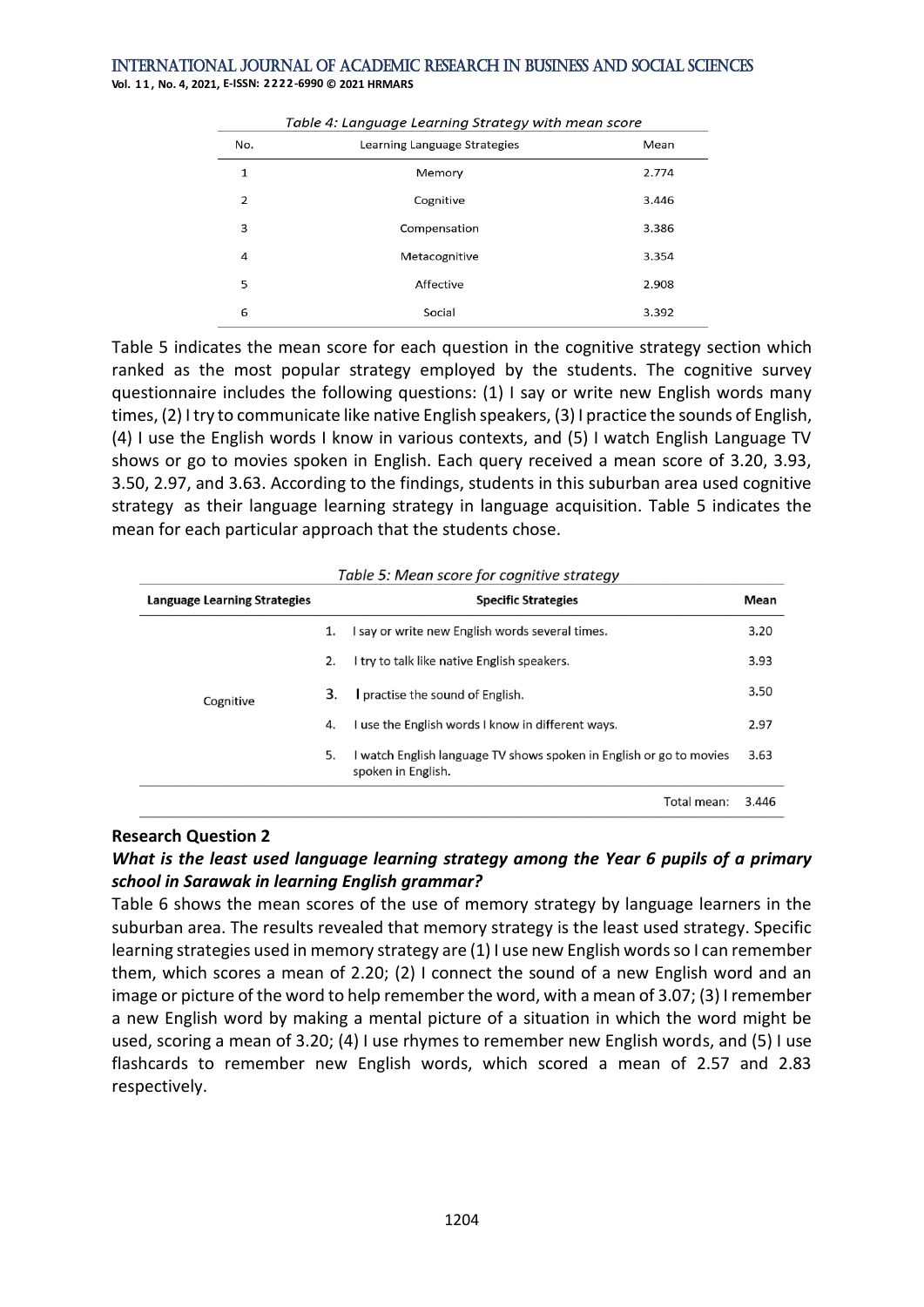**Vol. 1 1 , No. 4, 2021, E-ISSN: 2222-6990 © 2021 HRMARS**

| <b>Language Learning</b><br><b>Strategies</b> | <b>Specific Strategies</b>                                                                                     | Mean  |
|-----------------------------------------------|----------------------------------------------------------------------------------------------------------------|-------|
|                                               | 1. I use new English words so I can remember them.                                                             | 2.20  |
|                                               | 2. I connect the sound of a new English word and an image or picture of the word to<br>help remember the word. |       |
| Memory                                        | 3. I remember a new English word by making a mental picture of a situation in which<br>the word might be used. | 3.20  |
|                                               | 4. I use rhymes to remember new English words.                                                                 | 2.57  |
|                                               | 5. I use flashcards to remember new English words.                                                             | 2.83  |
|                                               | Total mean:                                                                                                    | 2.774 |

#### Table 6: Mean score for memory strategy

#### **Discussion**

#### **Research Question 1**

## *What is the most used language learning strategy among the Year 6 pupils of a primary school in Sarawak in learning English grammar?*

The findings have revealed that cognitive strategies are by far the most widely employed language strategies in understanding English grammar. As stated above, cognitive strategies encompassed of the specific strategies as follows, (1) I say or write new English word several times, (2) I try to talk like native English speakers, (3) I practise the sound of English, (4) I use the English words I know in different ways and, (5) I watch English language TV shows spoken in English or go to movies spoken in English. The language learners have a proclivity for using cognitive strategies in learning English grammar as it involves deliberate manipulation of the language for improving learning. Di Carlo (2017) defined cognitive strategies as those actions that learners adopt in a conscious (or potentially conscious), relatively controlled and intentional manner, to optimise assimilation, internalisation, construction, consolidation and transference of knowledge and language skills. The strategies improve a learner's ability to process information more deeply, transfer and apply information to new situations, and result in enhanced and better-retained learning (Winn, 2019).

Cognitive strategies in language learning are direct strategies and are the most popular strategies among the learners in learning English grammar based on the findings. The specific strategies that are most popular are (2) I try to talk like native English speakers, with the mean score of 3.93 and (5) I watch English language TV shows spoken in English or go to movies spoken in English, with a mean score of 3.63. These have shown that the learners prefer to impersonate the way the native speakers speak in order to learn English grammar. They might find it easier to imitate the sentence structure spoken by native speakers and apply the language to another different but similar situations. Other than that, they prefer learning the language by watching English TV shows and movies. This is related to how the learners listen to English words and has imagery from the movies or shows to accompany the English words to make them understand the language better.

In cognitive language learning strategies, learners are aware of their learning process. Learners benefit from direct strategies in learning English grammar because they aid in the storage and retrieval of information (Salleh, Biase & Ramlan, 2020). Even when there the learners do not fully understood the grammar rules, these strategies assist learners in producing the language. They also assist in learning and using the new language. The most crucial element in the strategies is practising which can be accomplished through repetition, working with sound, writing and the use of pattern (Rahman, Sazali & Veloo, 2019). The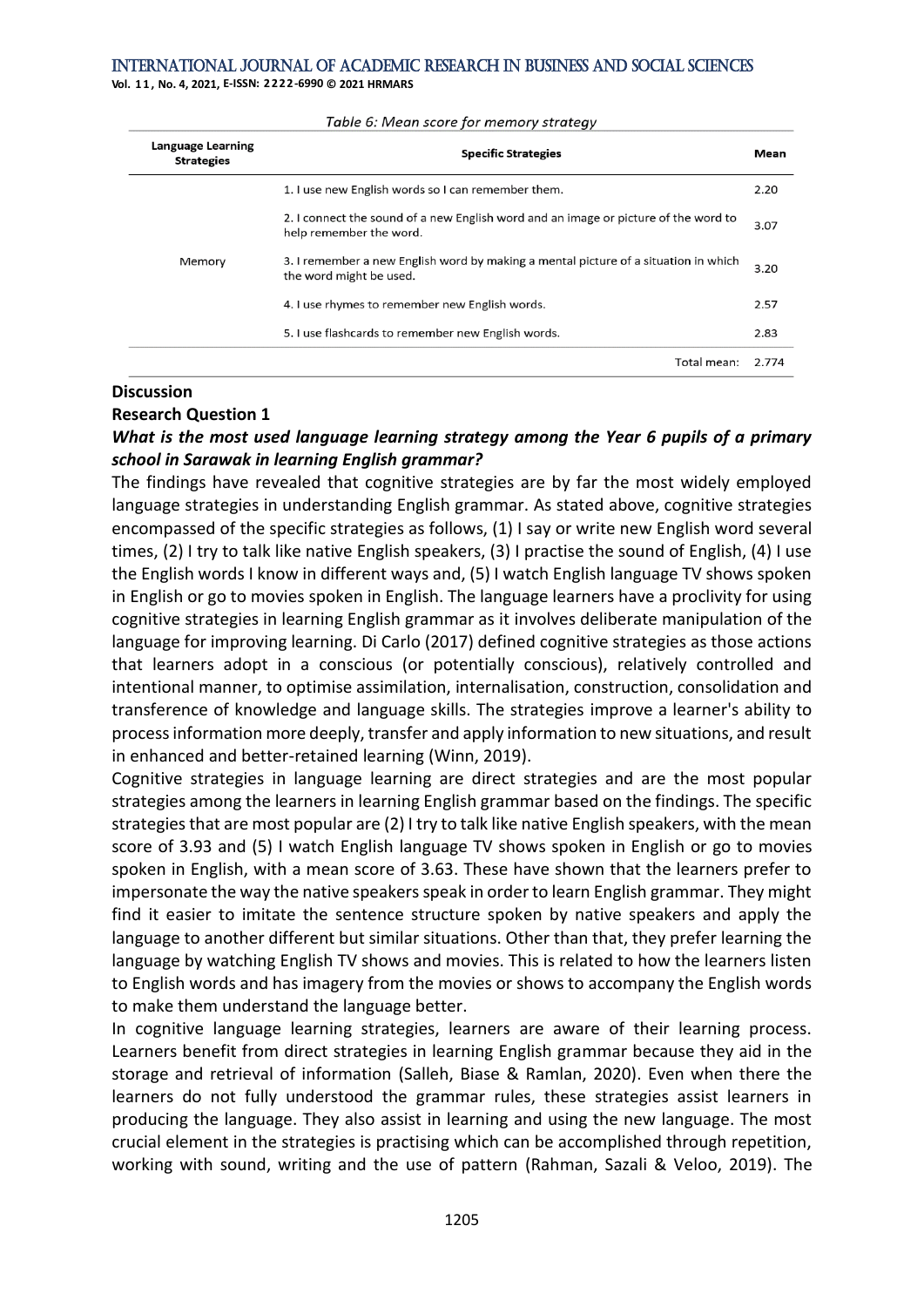**Vol. 1 1 , No. 4, 2021, E-ISSN: 2222-6990 © 2021 HRMARS**

example of a learner who uses cognitive learning strategies is practicing with the words that have the sound of the letters *ough*. The words like cough, rough, plough, and dough are all spelled with the letters *ough* but they each sounds dissimilar. To be able to comprehend the words' pronunciation well, the learners shall create personal phonetic spelling: *kof, ruff, plau,*  and *dow*.

From this study, we could assure that the learners gauge themselves with learning English grammar and encourage direct and conscious learning for the learners using the strategies. The implications of cognitive strategies have opened the eyes of many language learners to the importance of learning a new language. The fact that cognitive strategies are the most used by the learners suggests that audio and visual teaching materials may be effective tools for stimulating learners at learning English grammar. This suggests that the teachers should make use of this information to create lessons which encourages the use of cognitive strategies.

## **Research Question 2**

## *What is the least used language learning strategy among the Year 6 pupils of a primary school in Sarawak in learning English grammar?*

The findings indicated that the strategies that are being used the least in learning English grammar are memory strategies. As mentioned above, memory strategies encompassed of the specific strategies as follows, (1) I use new English words so I can remember them, (2) I connect the sound of a new English word and an image or picture of the word to help remember the word, (3) I remember a new English word by making a mental picture of a situation in which the word might be used, (4) I use rhymes to remember new English words, and (5) I use flashcards to remember new English words. The results clearly revealed that the learners are less likely to use memory strategies in learning English grammar which has the mean score of only 2.774. Oxford (1990) stated that memory strategies are direct strategies that involve the mental processes for storing new information in the memory and for retrieving them when needed. These strategies entail four sets: creating mental linkages, applying images and sounds, reviewing well, and employing action.

Direct language learning strategies support and manage learners' language learning directly involving the target language (Oxford, 1990). In their learning, they use techniques such as repetition, organising new language, summarising meaning, guessing meaning from context, and using imagery for memorisation. The reason behind the results is probably because the learners are Year 6 students and they may find learning using imagery tools like flashcards or rhymes are not suitable for them. Other than that, it is quite disheartening to find out that the strategies involving summarising are not likely to be used by the learners. However, one must admit that summarising is a time-consuming practise that necessitates complex mental processes, so learners are likely to avoid it. Samida (2013) summarised that memory strategies are based on simple principles like laying things out in order, making association, and reviewing. When a student is having difficulty studying, these ideas are used. Learners should be able to associate words and phrases with visual images that they can save and retrieve for the purpose of communication. The learners should be made aware that using visual images to associate words and phrases to sound, motion, or touch is a great help for learning English grammar (Salleh, Biase & Ramlan, 2020). Memory strategies are most often used at the starting of a language learning process. The year 6 students most probably think that it is more suitable for younger learners and as they grow older, memory strategies are being applied less. It is not that usage stops; it is just that people are less conscious of it.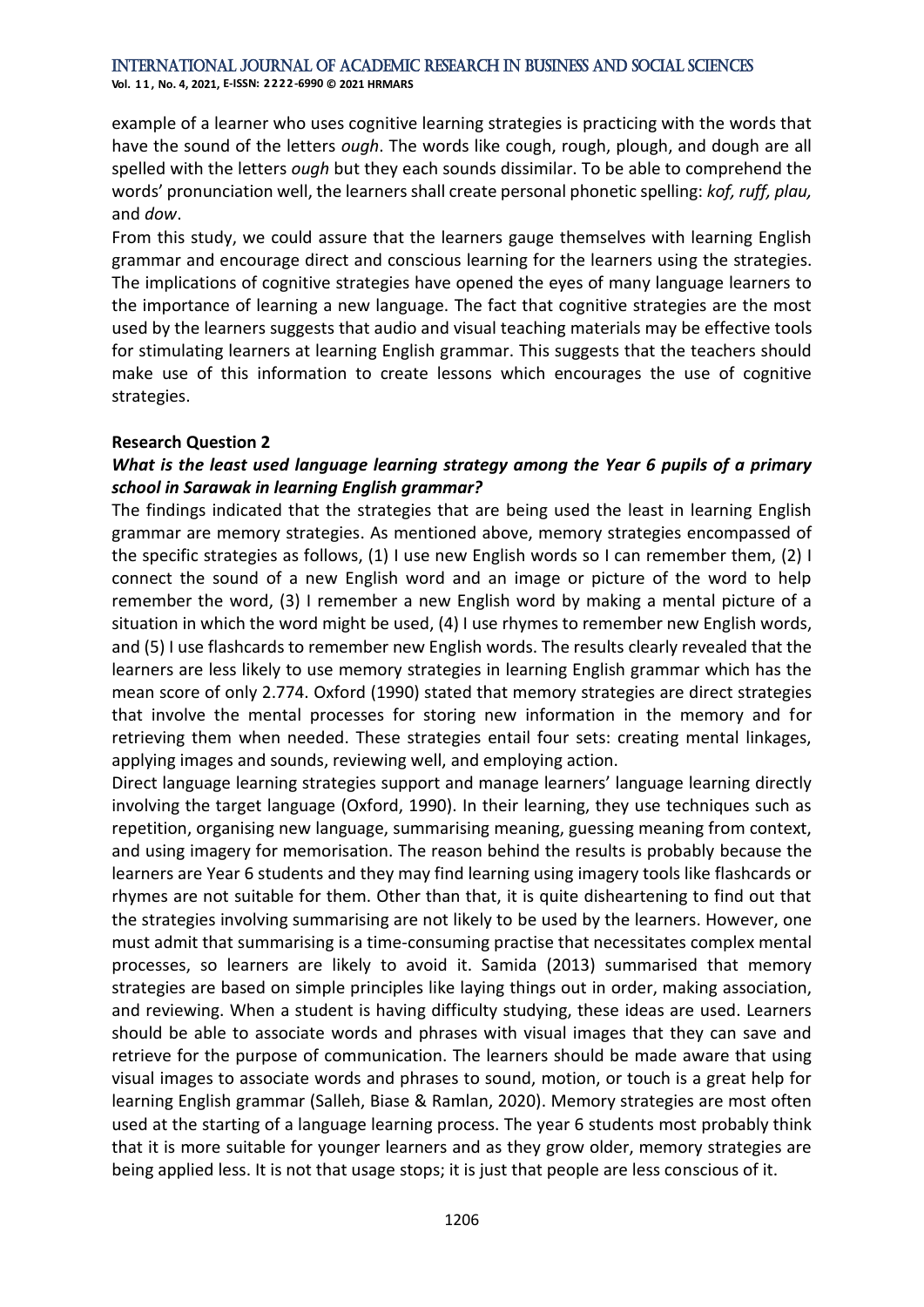**Vol. 1 1 , No. 4, 2021, E-ISSN: 2222-6990 © 2021 HRMARS**

From this study, we can see that such great strategies like memory strategies are not being taken seriously by the learners. Although it seems simple, but the strategies are very useful for the learners. The lack of using memory strategies implies that the learners should be told and taught how memory strategies can be beneficial for their learning of English grammar. Teachers play a crucial role to ensure that learners can benefit to the maximum from any preferred and suitable language learning strategies.

## **Conclusion**

Grammar is a vital element in language learning because it ensures that sentences are wellconveyed and delivered accurately. Teachers often teach grammar through concept memorization, repetitive drilling, consistent writing practices and using pictures as stimulus. However, language learning does not only rely on teachers, but learners as well must be able to identify which strategies are the most effective for them so that it would impact them positively. Hence, teachers must discover which language learning strategies are used the most by learners when building grammatical knowledge. This study investigated the most used and least used language learning strategies by pupils in a primary school in Sarawak in learning English grammar. The results implied that cognitive strategy is the most used LLS while memory strategy is the least used LLS. Other than that, this study also proved that the learners are aware of their learning process. Although the learners have inadequate grammar knowledge, the cognitive strategy that they adopted in their learning strategy helped them to produce language through continuous practice and repetition. These learners are relentless and therefore, teachers must take advantage by giving lots of practices and drills to them. In this order, the learners will be able to learn grammar more effectively and consequently, help them to achieve learning objectives. Memory strategy is no longer suitable for them because they are adolescent learners. They do not think that the use of flashcards or rhymes in grammar learning is suitable for them and so they do not take it seriously. Thus, teachers should use this information to create lessons and utilize tools such as audio and visual teaching materials that can stimulate learners in using cognitive strategies successfully. Although the present study successfully indicated the most used and least used language learning strategy used by pupils in suburban areas, it did not explain in detail the factors influencing the use of the specific LLS. Future research should focus on these factors to better comprehend the language learning strategies adopted by suburban pupils in context and beyond.

This study serves as a guide for educators worldwide, that although there are various learning strategies available these days, not all are suitable for every learner. It is important for teachers to help their students identify the best learning strategy which suits them best. This study has also confirmed that in the teaching and learning of the English language, various strategies can be applied, not only to primary school pupils, but all learners from all levels of education. To sum up, it is safe to say that this study is a new window to the topic of language learning strategies and will definitely be of great help for teachers and learners in the future, especially in the teaching and learning of the English language.

## **References**

Amir, M. (2018). Language Learning Strategies Used by Junior High School EFL Learners. *Language and Language Teaching Journal, 21*(1), 94-103.

Bezuglova, O. A., Ilyasova, L. G., & Beisembayeva, Z. (2019). Teaching grammar to bilingual learners. *International Journal of Higher Education, 8*(7), 44 – 49.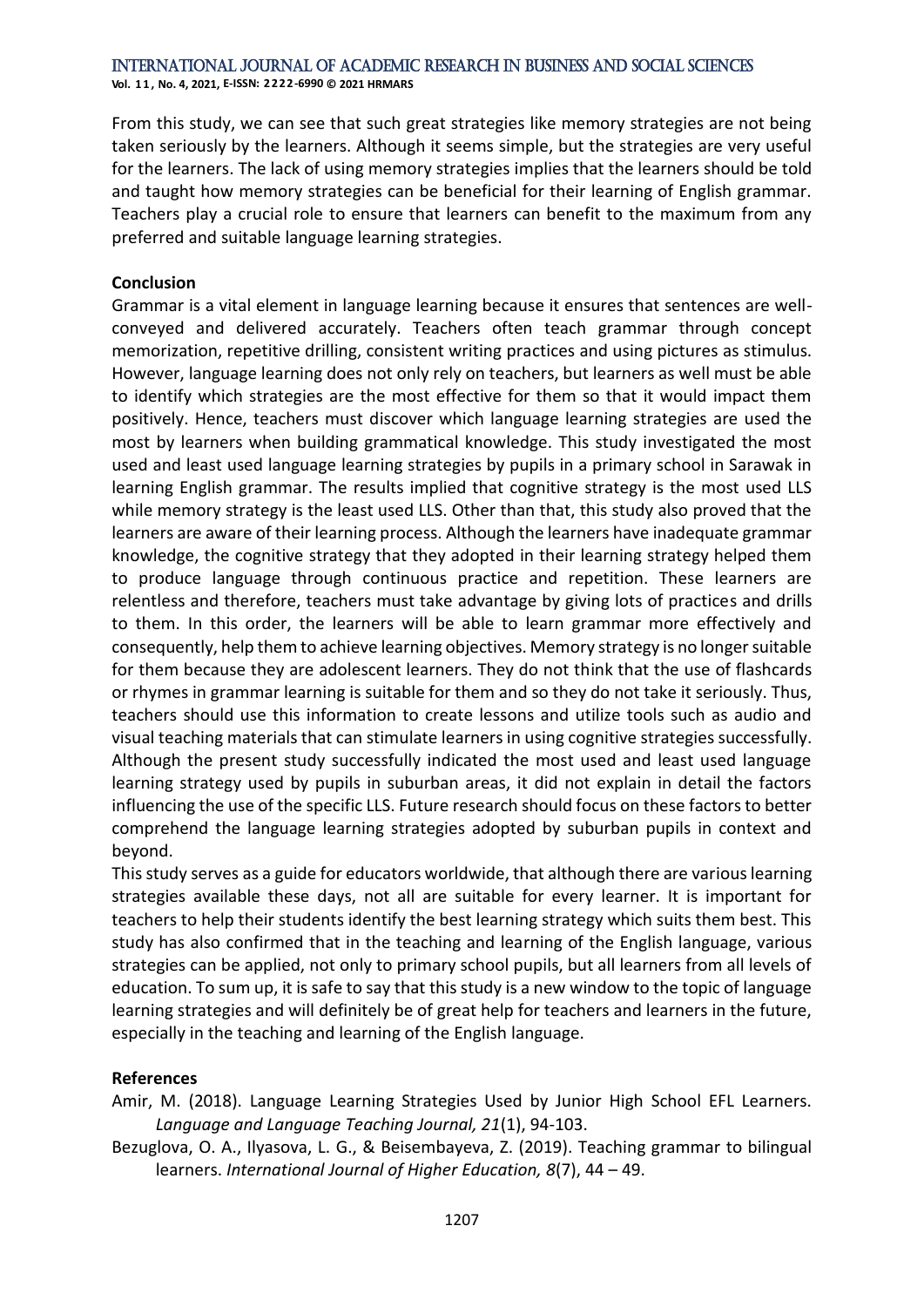#### International Journal of Academic Research in Business and Social Sciences **Vol. 1 1 , No. 4, 2021, E-ISSN: 2222-6990 © 2021 HRMARS**

Chai, K., Jong, B., Dison, M., Thomas , S. A., Yunus, M., & Suliman, A. (2020). Enhancing Malaysian Primary Pupils' Vocabulary Skills using Pocable Game and Pear Deck. *International Journal of Learning, Teaching and Educational Research, 19*(6), 145-160.

Crystal, D. (2012). *English as a Global Language.* New York: Cambridge University Press.

- Di Carlo, S. (2017). Understanding Cognitive Language Learning Strategies. *International Journal of Applied Linguistics and English Literature, 6*(2), 114-126. doi:http://dx.doi.org/10.7575/aiac.ijalel.v.6n.2p.114
- Ellis, R. (2006). Current issues in the teaching of grammar: an SLA perspective. *TESOL Quarterly, 40*(1), 83-107.
- Griffiths, C., & Soruç, A. (2020). Language Learning Strategies. In *Individual Differences in Language Learning* (pp. 113-129). Palgrave Macmillan, Cham. doi:https://doi.org/10.1007/978-3-030-52900-0\_8
- Habok, A., & Magyar, A. (2018). The Effect of Language Learning Strategies on Proficiency, Attitudes and School Achievement. Frontiers in Psychology. 8:1-8 DOI:10.3389/fpsyg.2017.02358
- Lee C.K. (2010). An overview of Language Learning Strategies. *Annual Review of Education, Communication, and Language Sciences 7*:132-152
- O'Malley, J. M., Chamot, A., Stewner-Manzanares, G., Küpper, L., & Russo, P. R. (1985). Learning strategies used by beginning and intermediate ESL students. *Language Learning, 35*(1), 21-46.
- O'Malley, J. M., & Chamot, A. U. (1990). *Learning Strategies in Second Language Acquisition*. New York: Cambridge University Press.
- Oxford, R. L. (1990). *Language Learning Strategies: What Every Teacher Should Know*.
- California: Newbury House Publisher. Petrova, K. (2017). Problems caused by incorrect grammar. wehttps://medium.com/@petrovakate819/problems-caused-by-incorrect-grammar-10209fec86bd [31 March 2021].
- Rubin, J. (1975). What the "Good Language Learner" can teach us. *TESOL Quarterly 9*(1), 41-  $\frac{1}{1}$
- Rahman, F. A., Sazali, N. H., & Veloo, A. (2019). Empowering Children Through Circle Time: An Intervention to Promote Language Interaction in Primary ESL Classroom in Malaysia. *P r a c t i t i o n e r R e s e a r c h , 1* ( J u l y ) , 2 6 3 - 2 8 7 .
- Salleh, R. T., Biase, B. D., & Ramlan, W. N. (2020). The Acquisition of English Grammar Among Malay-English Bilingual Primary School Children. *GEMA Online Journal of Language Studies, 20*(4), 166-185.
- Samida, D. K. (2013). Language Learning Strategies.

https://www.studymode.com/essays/Language-Learning-Strategies-1506481.html

- Schumaker, J. B., & Deshler, D. D. (1992). *Validation Of Learning Strategy Interventions For Students With LD: Results Of A Programmatic Research Effort. In Y. L. Wong (Ed.), Contemporary Intervention Research in Learning Disabilities: An International Perspective.* New York: Springer-Verlag.
- Taylor, K. (2020). Teaching techniques: 6 steps to effective drilling*.*  https://www.eslbase.com/tefl-az/drilling [29 March 2021].
- Teng, L. S., & Zhang, L. J. (2019). Empowering learners in the second/foreign language classroom: Can self-regulated learning strategies-based writing instruction make a difference? *Journal of Second Language Writing, 48*, 1-16.